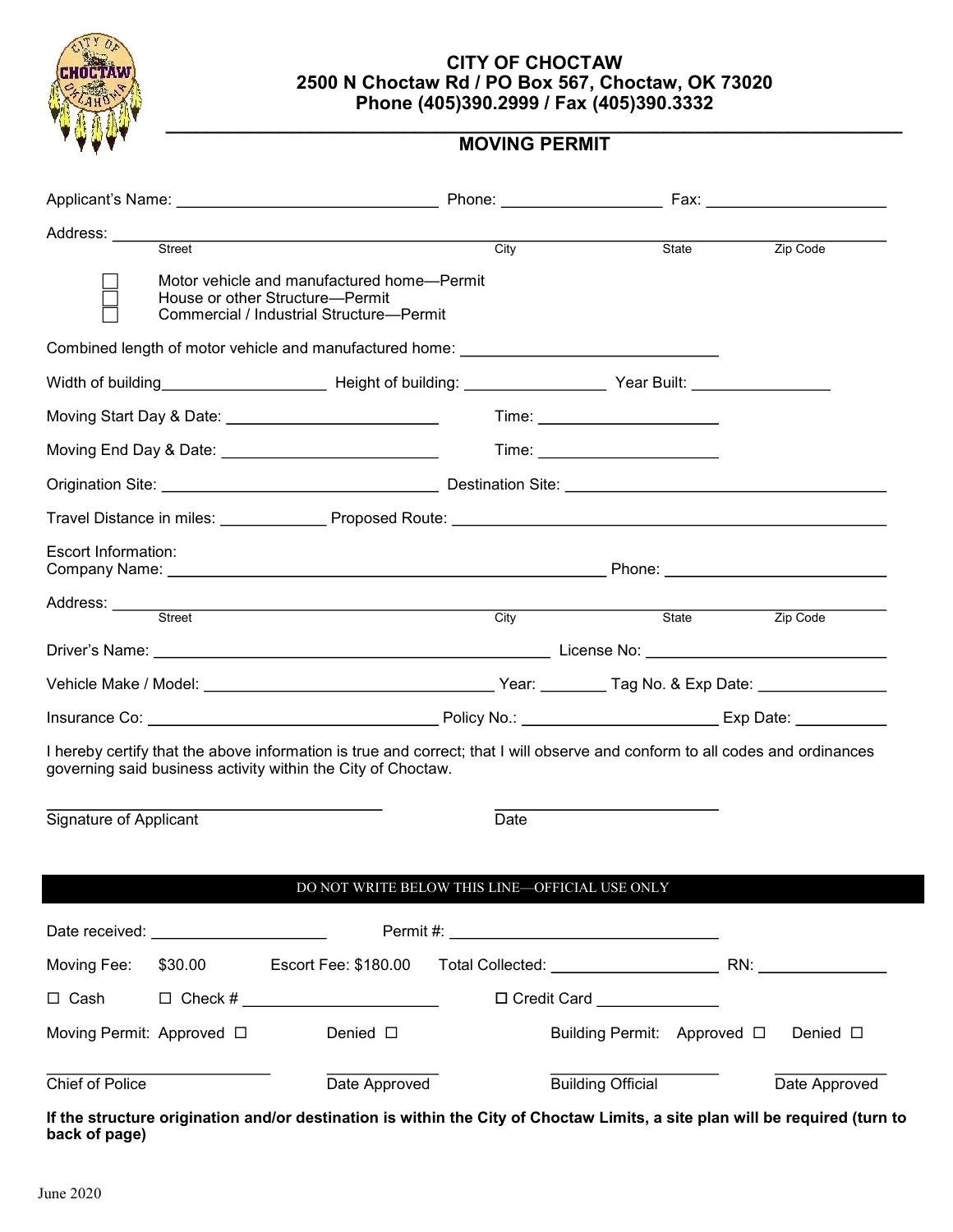## **POLICIES AND PROCEDURES**

- 1. Any vehicle and/or structure permitted for movement shall be moved only during daylight hours (Oklahoma Statutes, Title 47, §14.101D).
- 2. Any vehicle and/or structure permitted for movement shall not be moved at any time on the following holidays: New Year's Day, Memorial Day, Fourth of July, Labor Day, Thanksgiving Day, The day following Thanksgiving Day, Christmas Eve, Christmas Day and New Year's Eve (Oklahoma Statutes, Title 47, §14.101E).
- 3. No person shall transport or move a **manufactured home** on any public road or highway in this state, except as otherwise provided by law, without a permit issued pursuant to the provisions of state law and City of Choctaw (State Statutes, Title 47, §14-103D). Combination of a motor vehicle and manufactured home or frame thereof exceeding seventy (70) feet in length or eight and one -half (8 1/2) feet in width must comply with the provisions of Section 14-118 of Title 47. If any combination of a motor vehicle and manufactured home or frame thereof, exceeds seventy (70) feet in overall length, or eight and on-half (8 1/2) feet in width, they shall be moved only during daylight hours (Oklahoma Statutes, Title 47, § 14.103A).
- 4. Special Permits—Movement of houses or buildings. (Oklahoma Statutes, Title 47, §14-103C)
	- A. No person shall transport or move any **structure in the form of a house or building**, including but not limited to industrialized housing, on any public road or highway in this state, except as otherwise provided by law, without a permit issued pursuant to the provisions of state law and City of Choctaw. Such structures shall not exceed thirty-two (32) feet in width at the base, and thirty-four (34) feet in width at the top and twenty-one (21) feet in height. Such permit shall specify the highways to be used, and a **maximum traveling distance of fifty (50) miles** on such highways shall be permitted when consistent with public convenience and safety and such structures **shall not be moved on Saturday and Sunday.**
	- B. No person shall transport or move any **combination of a motor vehicle, industrialized housing** or other industrialized structure, frame or frames thereof not exceeding twenty-six (26) feet in width at the bottom and thirty (30) feet in width at the top on public roads or highways in this state, except as otherwise provided by law, without a permit issued pursuant to the provisions of state law and City of Choctaw. The permit shall specify the highways to be used and shall be permitted when consistent with public convenience and safety and such structures **shall not be moved on Saturday and Sunday.**
	- C. If the structure is eighteen (18) feet or less in width a the base or top, the maximum traveling distance of 50 miles shall not apply and such permit shall specify the highways to be used and said movement shall be permitted when consistent with public convenience and safety.
- 5. Any vehicle or combination of vehicles with an outside width of twelve (12) feet or more operating on highways in this state, including the National System of Interstate and Defense Highways, shall, be accompanied by an escort vehicle or vehicles, as prescribed by the Department of Public Safety.
- 6. Copy of state permit **MUST** be attached to application.
- 7. Separate applications have to be filed for individual sections of structures, including manufactured homes.
- 8. **If the structure is to be moved onto a property in the City of Choctaw, you must attach the Building Permit and Site Plan.**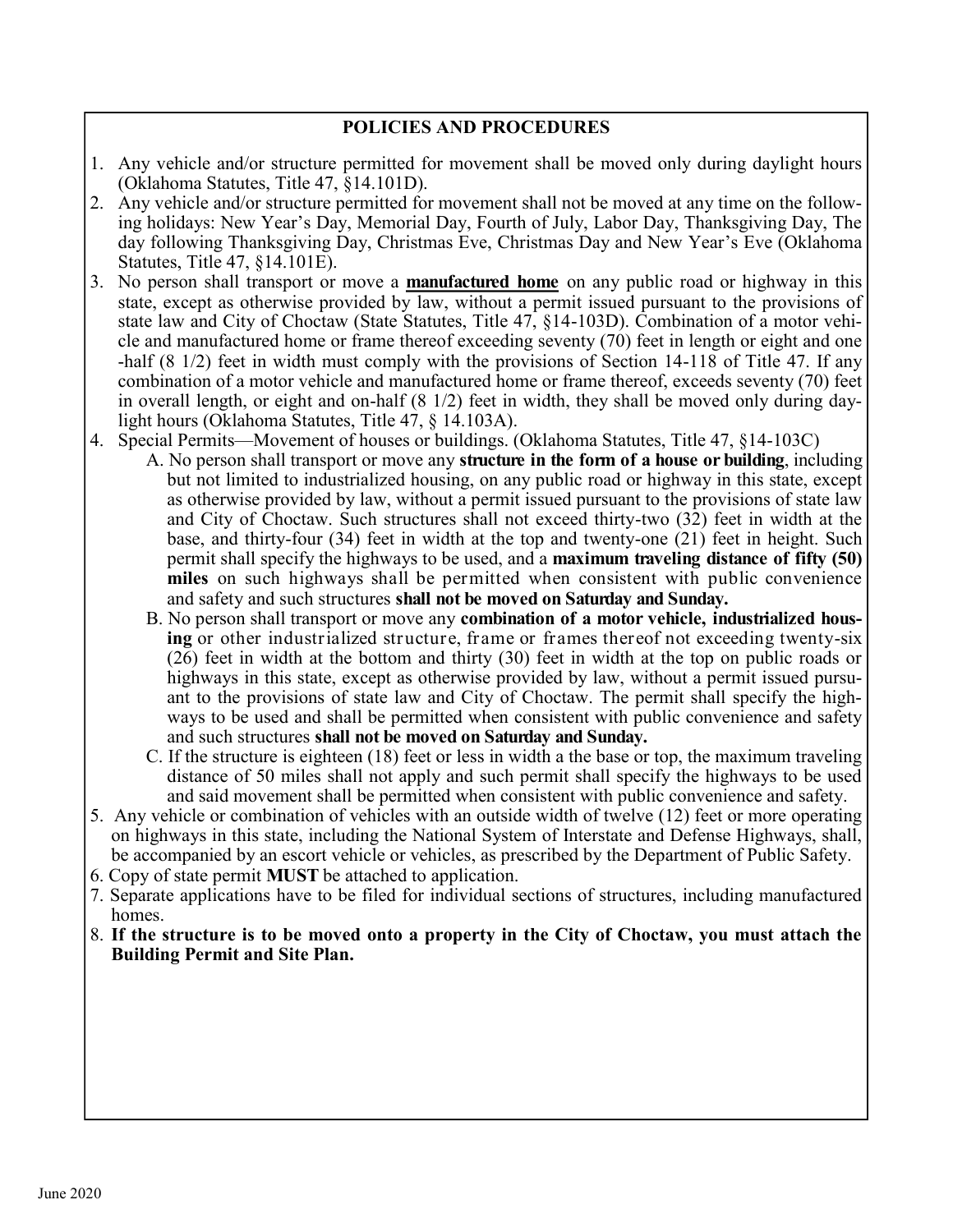## **1. Site Plan (Outside the Structure)**

- A. All lot lines and lot dimensions.
- B. All existing and proposed building(s).
- C. Distance between lot lines and building (existing and proposed).
- D. Driveway(s) with dimension.
- E. Neighboring Driveways.
- F. All existing and proposed utilities.
- G. All existing and proposed easements and right-of-way with dimensions.
- H. Building set back lines with dimensions.
- I. Land Clearing Controls.
- J. Drainage flow arrows.
- K. Drainage facilities.
- L. Location of 100 and 500 year flood zone boundary.
- M. Scale, North Arrow, Date, Contact information.
- N. Address of project.
- O. Landscaping.

# **2. Building Plans**

- A. Foundation Plan.
- B. Footer Detail (Engineered if applicable).
- C. Location of meter box.
- D. Location of hot water heater, water stub-in, sewer stub-in, gas stub-in.
- E. Location of condenser unit.
- F. Location of address signage.

# **3. Documentation**

- A. Warranty Deed (if applicable).
- B. Park contract agreement between owner and park (if applicable).
- C. Execute Easement. (if applicable)
- D. HUD Documentation. (if applicable)
- E. Route Map
	- 1. Route direction arrows.
	- 2. Identify any stop lights or underpasses.
	- 3. Identify any low lying overhead wires.
	- 4. Street names.
- F. Signed document from approving personnel.